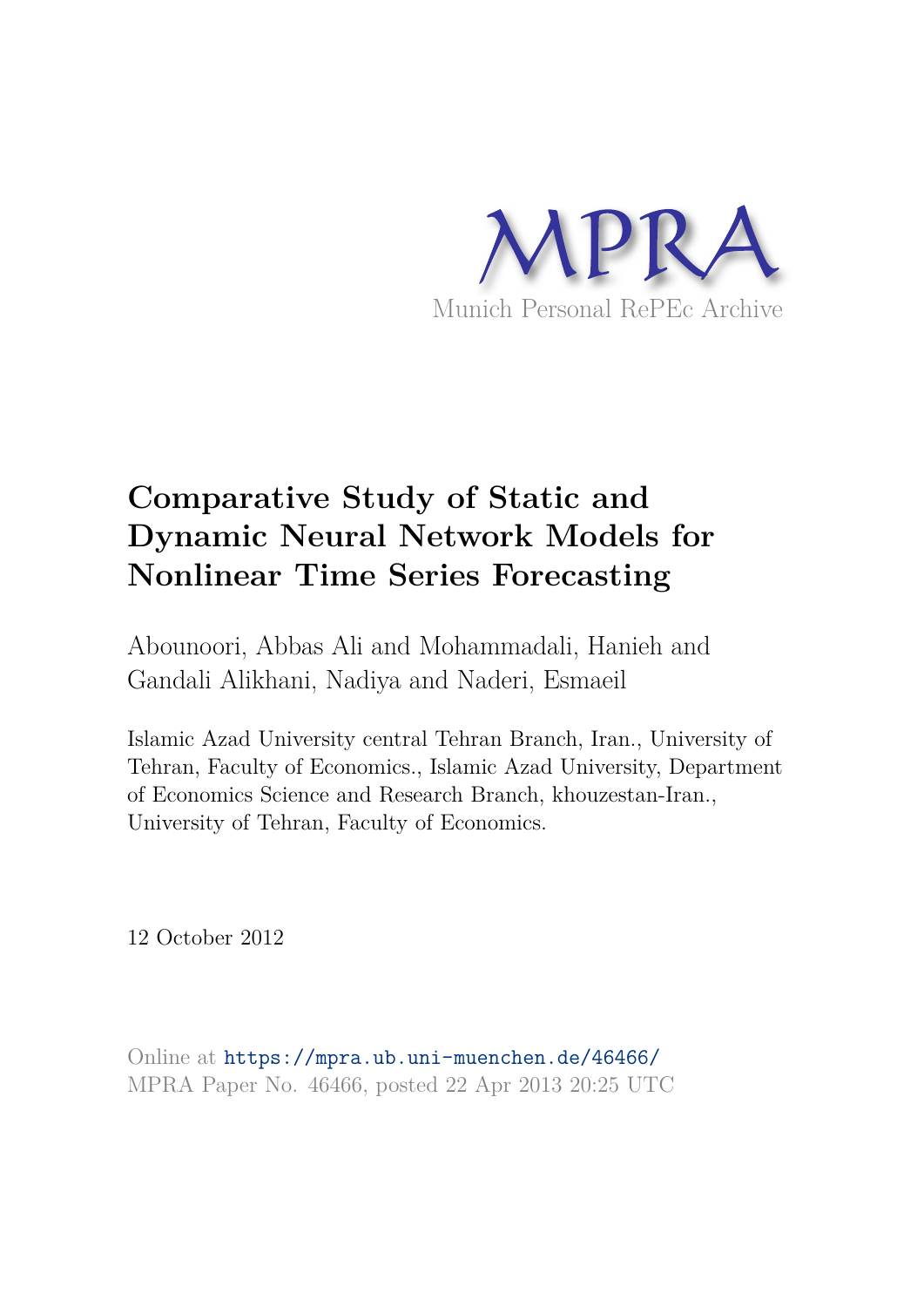## **[Comparative Study o](http://maxwellsci.com/print/rjaset/v4-4397-4403.pdf)f Static and Dynamic Neural Network Models for Nonlinear Time Series Forecasting**

## **Abbas Ali Abounoori**

*Assistant Professor, Islamic Azad University central Tehran Branch, Iran*  Email*:* [aba.abunoori@iauctb.ac.ir](mailto:aba.abunoori@iauctb.ac.ir)

## **Hanieh Mohammadali**

*MA in Economics, Faculty of Economics, University of Tehran, Iran,* Email: [hani\\_1982@yahoo.com](mailto:hani_1982@yahoo.com)

## **Nadiya Gandali Alikhani**

*MA in Economics, Islamic Azad University, Department of Economics Science and Research Branch, khouzestan-Iran.* Email: [N.Alikhani@khouzestan.srbiau.ac.ir.](mailto:N.Alikhani@khouzestan.srbiau.ac.ir)

# **Esmaeil Naderi**<sup>1</sup>

 *MA student in Economics, Faculty of Economics, University of Tehran, Iran,* Email: [Naderi.ec@ut.ac.ir](mailto:Naderi.ec@ut.ac.ir)

## **Abstract**

During the recent decades, neural network models have been focused upon by researchers due to their more real performance and on this basis different types of these models have been used in forecasting. Now, there is this question that which kind of these models has more explanatory power in forecasting the future processes of the stock. In line with this, the present paper made a comparison between static and dynamic neural network models in forecasting the return of Tehran Stock Exchange (TSE) index in order to find the best model to be used for forecasting this series (as a nonlinear financial time series). The data were collected daily from 25/3/2009 to 22/10/2011. The models examined in this study included two static models (Adaptive Neuro-Fuzzy Inference Systems or ANFIS and Multi-layer Feed-forward Neural Network or MFNN) and a dynamic model (nonlinear neural network autoregressive model or NNAR). The findings showed that based on the Mean Square Error and Root Mean Square Error criteria, ANFIS model had a much higher forecasting ability compared to other models.

#### **JEL Classification:** G14, G17, C22, C45, C60.

**Key Words:** Forecasting**,** Stock Market, dynamic Neural Network**,** Static Neural Network.

## **1. Introduction**

 $\overline{a}$ 

Due to the importance of financial markets, any changes in these markets will impose a major impact on the economy (Colombage, 2009). On the other hand, different changes such as economic, social, cultural and political will affect markets leading to total confusion of the investors, mistrust of the performance of the market, existence of asymmetric information

<sup>&</sup>lt;sup>1</sup> Corresponding Author (Tel: +989123750790)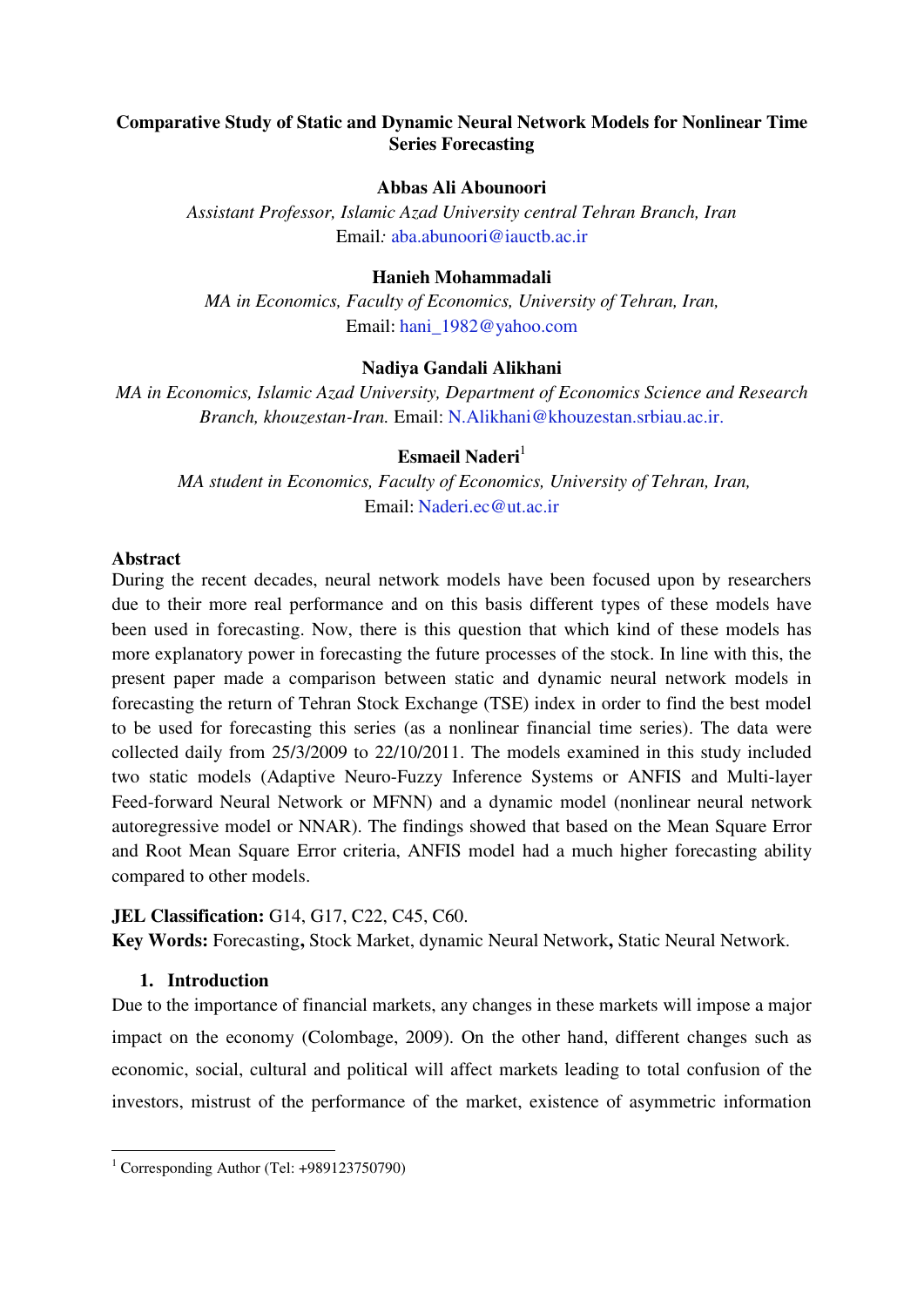and, thereby, loss of the public confidence in the markets (Zhou and Sornette, 2006). Therefore, over the past few decades, in order to create the optimized conditions for allocating financial resources and evaluating the performance of risk management, the accurate forecasting of the price changes of financial assets has attracted the attention of researchers and policy-makers (Cox and Loomis, 2006). The classical methods such as regression and structural models, despite their relative success in forecasting the variables, have not produced desired results, according to researcher, because these methods generally rely on information obtained from historical events. Mainly because the economic and financial issues in stock market lead to the formation of complex and non-linear relations, the use of flexible non-linear models, such as neural network models, in modeling and forecasting the market indexes can yield impressive results (Aladag et al., 2009). On the other hand, the use of flexible nonlinear models, such as neural network models, is a response to the lack of consensus on rejection or acceptance of the efficient markets hypothesis. Despite the complexity of these methods in the process of pricing, they have the ability to forecast the future prices with acceptable error. So far, there have been several published results on forecasting stock market prices. Melin et al. (2012), Gursen et al. (2012), Soni (2011), Dase and Pawar (2010), Jibendu (2010), Li and Liu (2009), Pritam (2008), Thenmozhi (2006) examined the stock market in different regions of the world using artificial neural network models. Also, Sahin et al. (2012), Georgescu and Dinucă (2011), Mehrara et al. (2010), Tong-Seng (2007), Ghiassi et al. (2006), Sheta and Jong (2001) forecasted the time series using multilayer feed-forward neural network (MFNN), Nonlinear Neural Network Auto-Regressive model with exogenous inputs (NNARX), and Adaptive Neuro-Fuzzy Inference Systems (ANFIS) methods. The striking point in all those studies is that, different models of neural network have a very high accuracy in forecasting the market in comparison with the classical models.

Generally, the first step in forecasting a series is its potential predictability. Therefore, checking the "efficient market hypothesis" or, in other words, the predictability of stock return using the available information is of a lot of significance. In general, "efficient market hypothesis" was proposed because of the inability to forecast the stock price due to influence of various factors (Garanjer and Timmermann, 2004).According to the efficient market hypothesis, prices in the stock market follow a random walk process. Because of the fast flow of information in the market and its impact on the stock price, stock return cannot be forecasted based on past changes in the prices (Cootner, 1964).The efficient market hypothesis in its more developed form suggests that if stock return was predictable, which is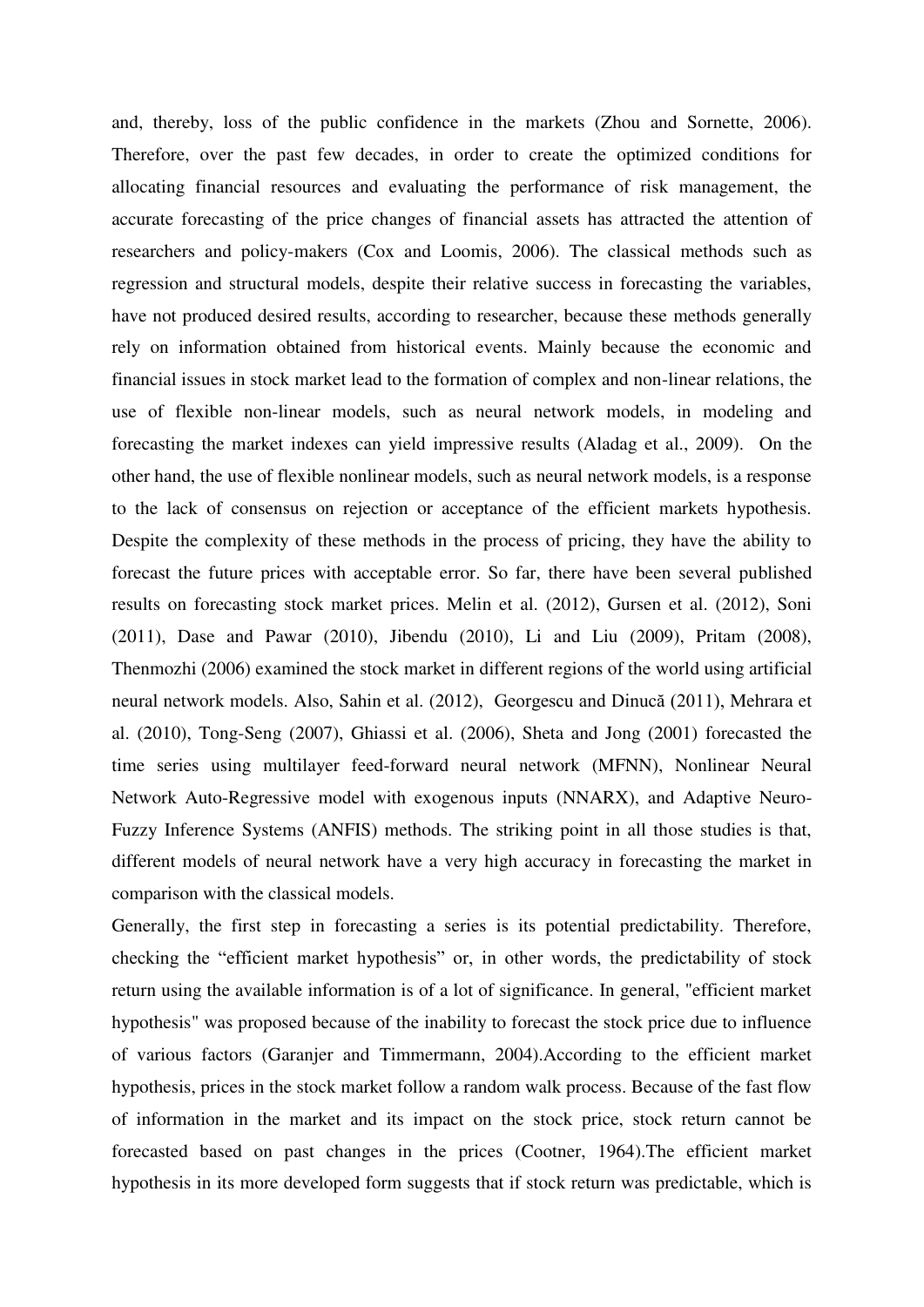impossible in a stable economy, many of the investors would be able to earn unlimited profits (Garanjer and Timmermann, 2004). Many studies have been done on the efficiency of stock markets most of which have found evidence of inefficiency of these markets. It should be noted that, although a poor efficacy in the stock market has been verified in some studies, however, due to the random appearance of the stock indexes, a specific nonlinear process can be realized. Therefore, in such circumstances, these indicators are inefficient, and no distinction can be found, based on the linear test, between this feature and random walk model (Scheinkman and Lebaron, 1989; Hou et al, 2005; Abhyankar et al, 1995).

The present study is an attempt to, first, compare the static and dynamic neutral network models, which have been used in this study and, second, to find which of these models can make a more accurate forecast the return of Tehran Stock Exchange (TSE). For this purpose, daily time series data were used from 25/3/2009 to 22/10/2011 (616 observations) out of which 555 observations (about 90% of the observations) were used for modeling and 60 for out-of-sample forecasting. Thus, before modeling the stock market index, based on the variance ratio test and BDS, efficient market hypothesis test will be examined. If the hypothesis is rejected, the BDS test will examine the linearity or non-linearity of the variables to ensure the possibility of using neutral network models in forecasting these variables. In line with this, then a brief overview will be made of the types of neural network models used in this study and their associated properties.

## **2. Methodology**

#### **2.1. Neural Network Models**

Despite its novelty, Artificial Intelligence (AI) has obtained the attention of scholars and researchers. Different types of artificial neural networks attempt to emulate the human mind or the learning process using computational methods, automate the process of knowledge acquisition from data and solve great and complex problems. Artificial neural networks have many applications such as data classification, function approximation, forecasting, clustering, and optimization (Ripley, 1996; Krose, 1996) .Using artificial neural networks has many considerable advantages; first, neural networks have a high similarity with the human nervous system, and unlike the traditional methods, they are data-driven self-adaptive methods, which have only few assumptions for the problems. In other words, they are modelfree; second, in addition to their high-speed information processing due to parallel processing, neural networks have a very high generalizations; finally, because neural networks have more comprehensive and more flexible functional forms compared to the traditional statistical methods, they are Universal functional approximates. Neural network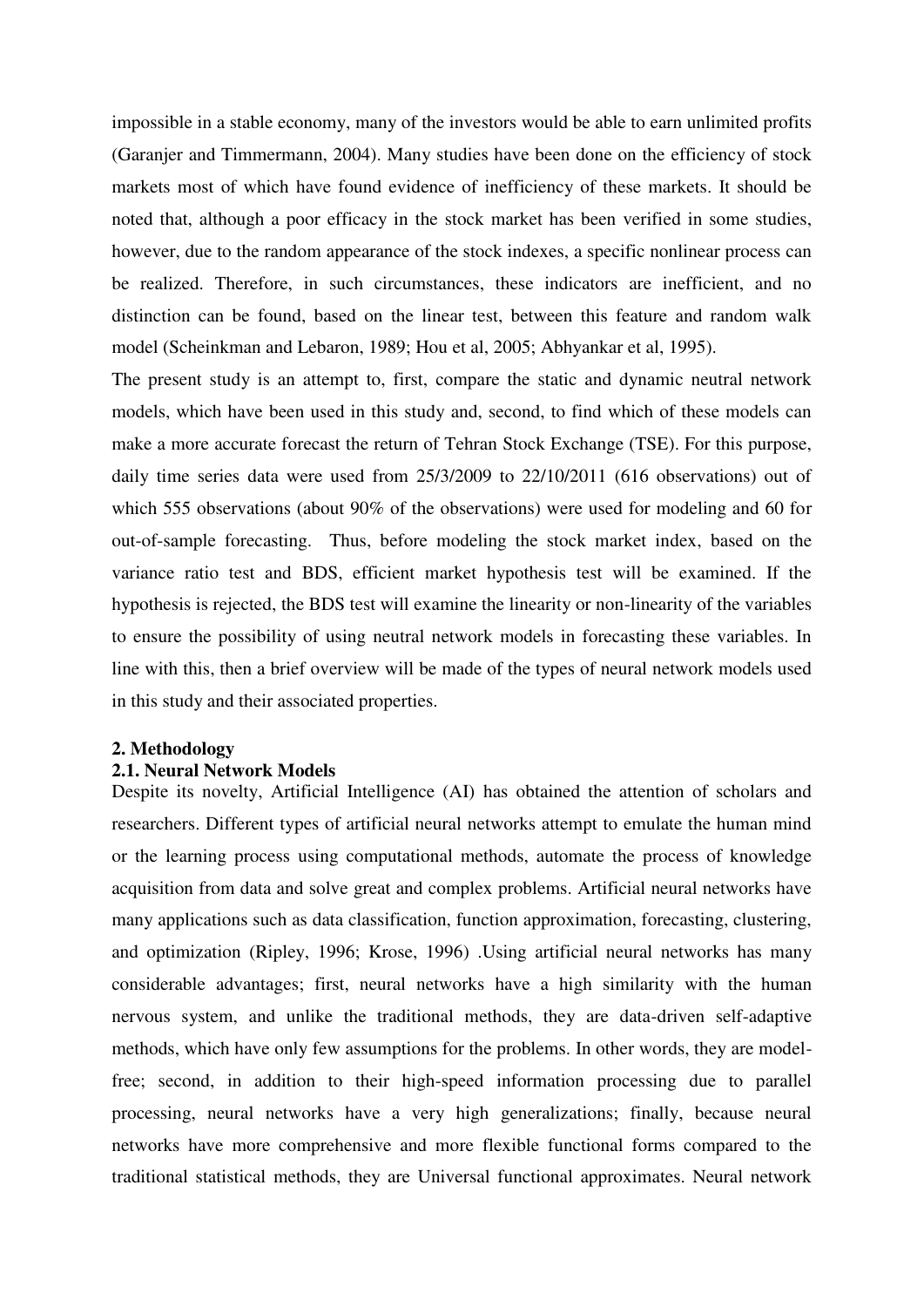models are distributed parallel processes with natural essence, and their main feature is the ability to model a complex non-linear relation without any presuppositions about the essence of the relationships between the data. There are two types of neural networks: dynamic and static networks (Deng, 2013; Chiang et al. 2004; Tsoi and Back, 1995). Static networks, such as Adaptive Neuro-Fuzzy Inference Systems and Multi-layer Feed-forward Neural Network, have no feedback, and the outputs are calculated directly based on their connection with Feed-forward inputs. But in dynamic neural networks, such as nonlinear neural network autoregressive (NNAR), the outputs depend on the current and past values of inputs, outputs, and the network structure.

#### **2.2. Static Neural Network Models**

## **2.2.1. Feed-Forward Neural Network Models**

The simplest form of a neural network has only two layers, output layer and input layer. The networks act as an input-output system. In these systems, to calculate the value of the output neurons, the value of the input neurons is checked by a transfer function or activator. Besides the input and output layers, the multi-layer neural networks use the hidden layer because it will improve the performance of the networks. First Rumelhart et al. in 1986 and since then many authors, such as Nielson (1987), Cybenko (1989), Funahashi (1989), Hornik et al. (1990), and White (1992), have demonstrated that Feed-forward neural network with one logistic activation function in the hidden layerand one linear activation function in the output neuroncan approximate any function with the desired accuracy.

## **2.2.2. Fuzzy Neural Network Models**

The theory of the fuzzy set was introduced in 1965 by Lotfi Zadeh. Reasoning or fuzzy logic is a powerful method with wide applications for problem solving in industrial control and information processing. This method provides a simple way of drawing definite result from weak, indefinite, and vague data. The most important feature of the Fuzzy method is its ability to work with approximate data and find explicit solutions. When the pattern of uncertainty, due to the inherent variability or uncertainty, is beyond randomness, the theory of the fuzzy set is an appropriate method for the analysis of complex systems and decision processes. Unlike classical logic, which requires a deep understanding of a system, precise questions, and explicit numerical values, fuzzy logic allows us to model the complex systems (Wanous et al, 2000). In general, fuzzy logic has three distinct stages: first, Fuzzification, which converts the numerical data in the real-world to the fuzzy numbers; second, Aggregation, which calculates all the fuzzy values, all between zero and one; and third,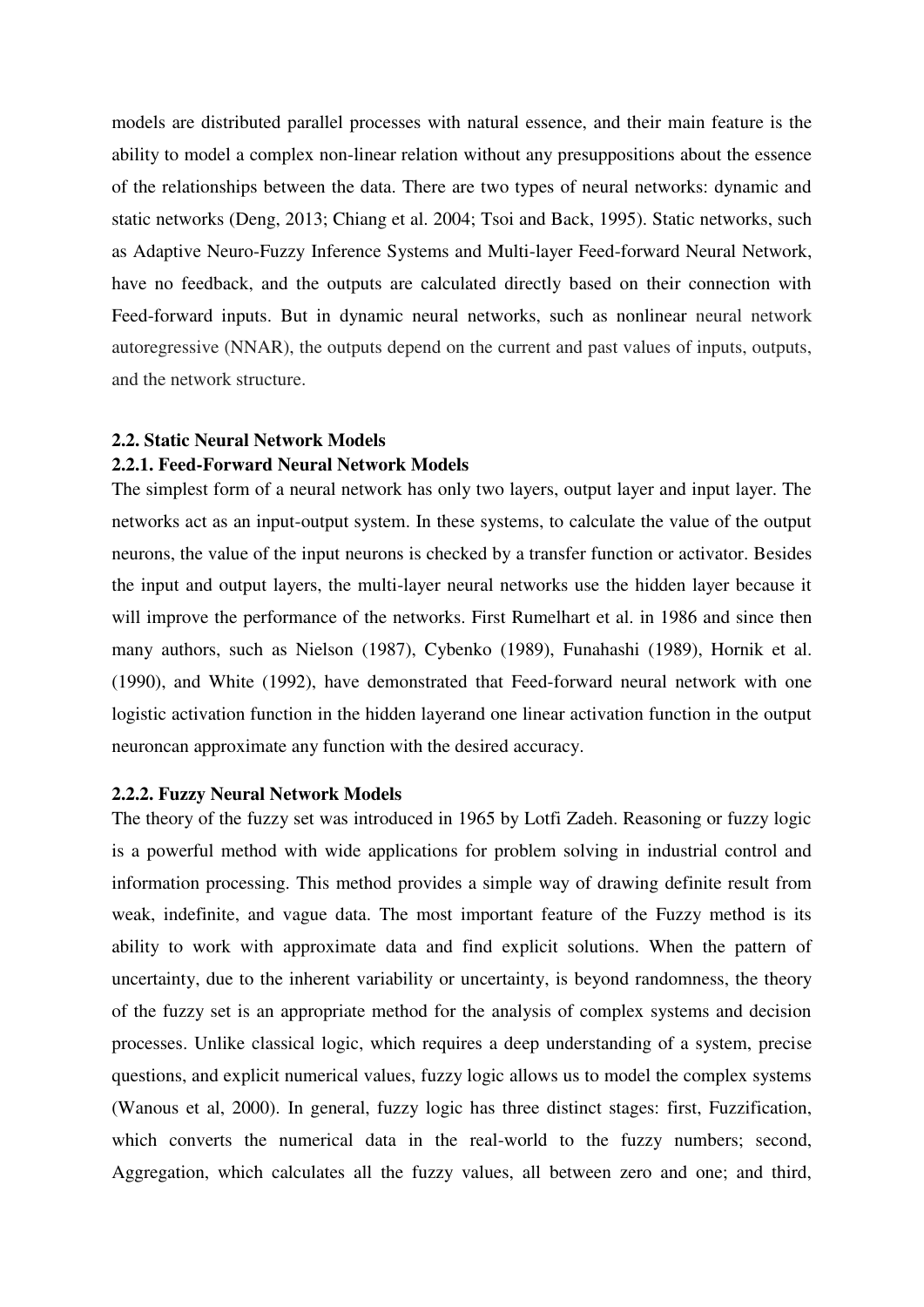Defuzzyfication, that includes the inverse transformation of obtained fuzzy numbers to the numerical data in the real-world [\(Tsipouras](http://www.researchgate.net/researcher/34877328_MG_Tsipouras/) et al, 2008).

#### **2.3. Dynamic Neural Network Models**

These models have numerous applications in different areas such as forecasting financial markets, communication systems, power systems, classification, error detection, recognizing voices, and even in genetics. One of the most frequently used models among dynamic neural network models is the NNAR model. This model is developed by adding an AR process to a neural network model. Dynamic neural network (NNAR) has a linear and a nonlinear section; its nonlinear section is estimated by a Feed-Forward artificial neural network with hidden layers and its linear section includes an autoregressive model (AR). The general form of the NNAR neural network model is:

$$
\hat{Y}(t) = f[u(t), u(t-1), u(t-2), ..., u(t-n_u), y(t-1), y(t-2), ..., y(t-n_y)]
$$
\n(3)

In this formula, f represents a mapping performed by the neural network. The input for the network includes two u(t) exogenous variables (input signals) and target values (the lags of the output signals). The numbers for  $n<sub>u</sub>$  and  $n<sub>y</sub>$  include output signals and actual target values respectively which are determined by the neural network (Trapletti et al., 2000).

The main advantage of using this model is that it is able to make more accurate long-term forecasts under similar conditions in comparison with the ANN model (Taskaya and Caseym 2005). The training approach in these models, which is consistent with Levenberg-Marquardt (LM) Training (Levenberg, 1944 and Marquardt, 1963) and the hyperbolic tangent activation function, is built on Error-Correction Learning Rule and starts the training process using random initial weights (Matkovskyy, 2012; Giovanis, 2010; Rosenblatt, 1961). After determining the output of the model for any of the models presented in the training set, the error resulting from the difference between the model output and the expected values is calculated and after moving back into the network in the reverse direction (from output to input), the error is corrected.

#### **3. Empirical Results**

In this study, the performance of static and dynamic neural networks in forecasting Tehran Stock Exchange dividend price index and cash return was compared. The abbreviations for the used variables in this paper include: TEDPIX (Tehran Stock Exchange dividend and price index), which indicates the price index and cash return, and *dlted*, which represents the return of the TSE. On this basis, the predictability of the related index will be examined by variance ratio tests and BDS test.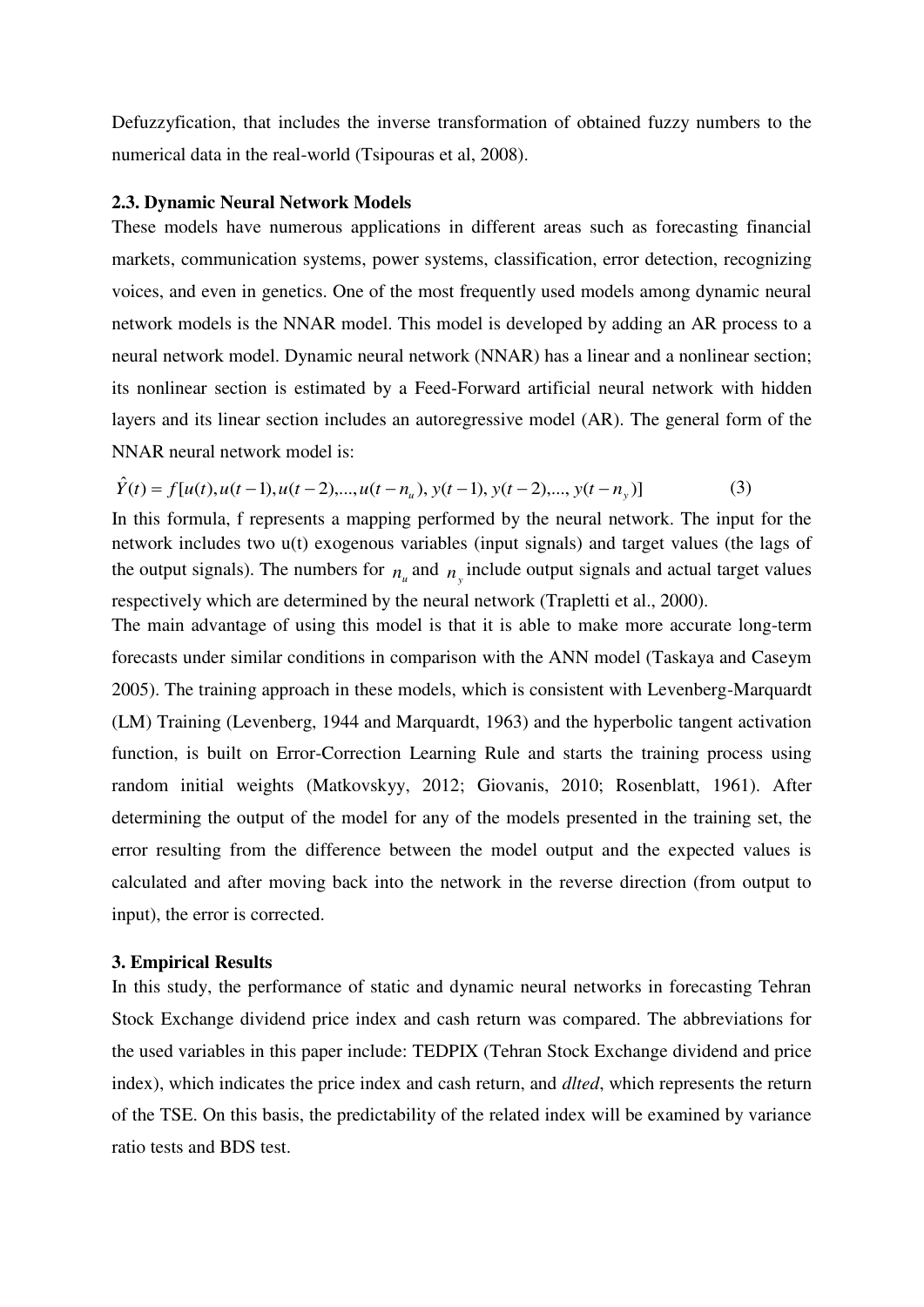## **3.1. Examining predictability of the return of TSE**

In this section, in order to explain the reasons for using non-linear models, two tests will be analyzed; first, the non-randomness (and consequently predictability) of stock return series will be considered using the Variance Ratio Test and then its non-linearity will be examined using the BDS test.

## **3.1.1. Variance Ration test (VR Test)**

This test (Lo and Mac Kinlay's, 1988) is used to examine whether the behavior of the components of stock return series is Martingale. In this test, when the null hypothesis is rejected, it can be concluded that the tested series will not be *i.i.d*. Overall, rejection of the null hypothesis in the VR test is indicative of the existence of linear or nonlinear effects among the residuals or the time series variable under investigation (Bley, 2011).

**Table 1:** The results of VR test in stock series Test **Probability** Value Variance ratio test 0.000 6.38 Source: Findings of Study

The results of the above test show that there is no evidence that the mentioned series (and the lag series) is Martingale; thus, the process of the data is not random. Accordingly, predictability of this series is implied in this way. The interesting point is that one cannot find out whether the data process in the stock return series is linear or non-linear as suggested by the results of this test, but can conclude that it is non-Martingale and predictable (Al-Khazali et al, 2011).

## **3.1.2. BDS test**

This test which was introduced in 1987 by Brock, Dechert and Scheinkman (BDS) acts based on the correlation integral which tests the randomness of the process of a time series against the existence of a general correlation in it. For this purpose, the BDS method first estimates the related time series using different methods. Then it uses correlation integral to test the null hypothesis on the existence of linear relationships between the series. Indeed, rejection of the null hypothesis indicates the existence of non-linear relationships between the related time series.(Briatka, 2006).

The statistics of this test (correlation integral) measures the probability that the distance between the two points from different directions in the fuzzy space is less than  $\varepsilon$  and like the fractal dimension in the fuzzy space when there is an increase in  $\varepsilon$ , this probability also changes in accordance with it (Olmedo, 2011). Accordingly, the general form of the test is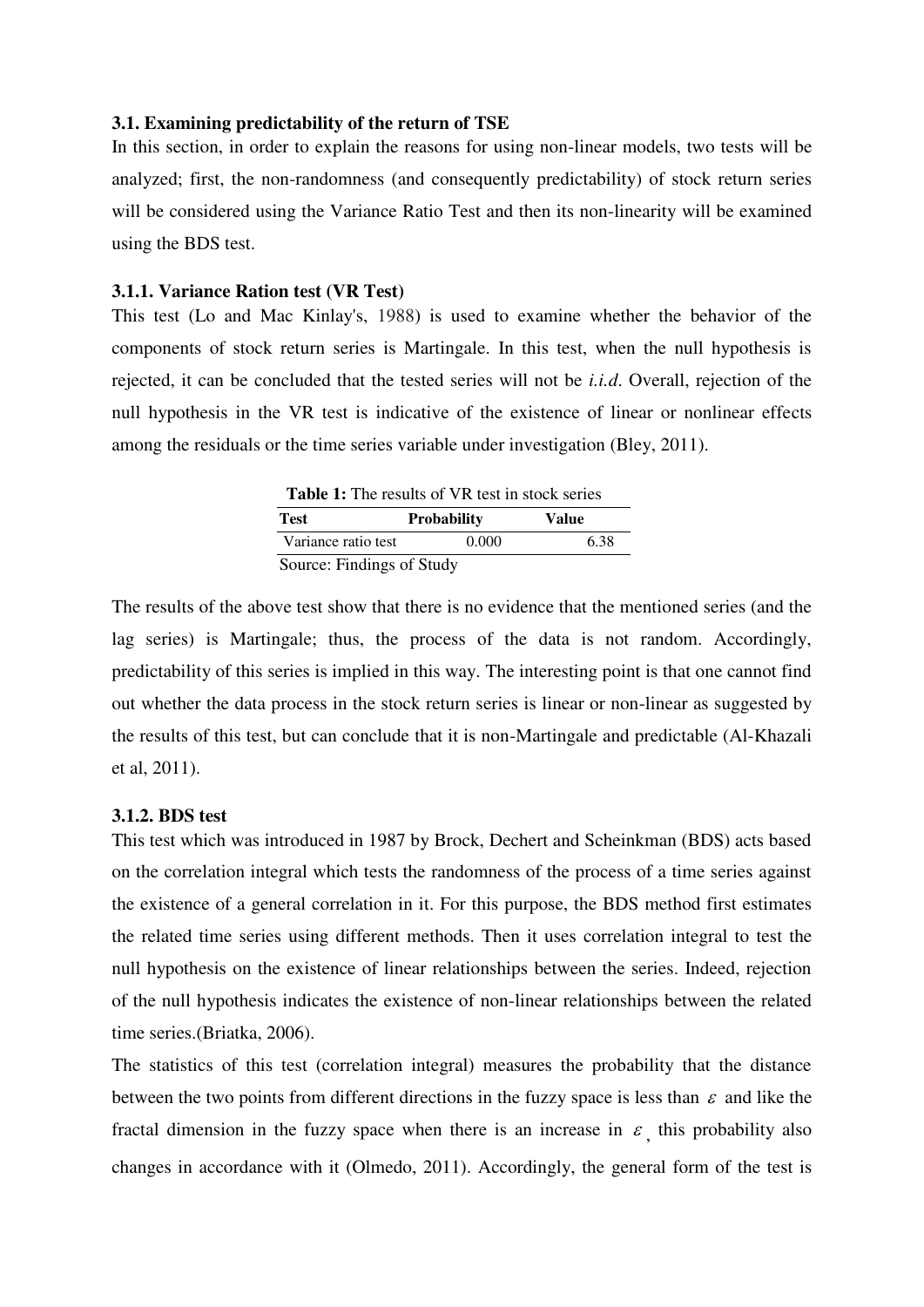$(\varepsilon)$  $\mathcal{L}(\varepsilon) = \frac{T^2 [C_{m,T}(\varepsilon) - C_{1,T}(\varepsilon)^m]}{(\varepsilon)}$ , <sup>2</sup>[ $C_{m,T}(\varepsilon)$  –  $C_{1,}$ 1  $\sigma_{\pi}(\varepsilon)$  =  $\sigma_{\pi}(\varepsilon)$  $\mathcal{E}$  =  $\frac{I^2[\mathcal{C}_{m,T}(\mathcal{E})-\mathcal{C}_{1,T}(\mathcal{E})]}{I}$  $m, T$  $T_{m,T}(\varepsilon) = \frac{T^{\frac{1}{2}}[C_{m,T}(\varepsilon) - C_{1,T}(\varepsilon)^{m}}{T_{m,T}(\varepsilon)}$  $BDS_{m,T}(\varepsilon) = \frac{T^2[C_{m,T}(\varepsilon) - C]}{T^2}$  $=\frac{T^{\frac{1}{2}}[C_{m,T}(\varepsilon)-C_{1,T}(\varepsilon)^{m}]}{T^{m}}$ . In this equation,  $\sigma_{m,T}(\varepsilon)$  is an estimation of the

distribution of the asymptotic standard  $C_{m,T}(\varepsilon) - C_{1,T}(\varepsilon)^m$ . If a process is i.i.d, the BDS statistics will be asymptotic standard normal distribution. In this equation, if the BDS statistics is large enough, the null hypothesis will be rejected and the opposite hypothesis on the existence of a non-linear relationship in the process under investigation will be accepted (Moloney and Raghavendra, 2011). This test can be usefully applied for assessing the existence of a non-linear relationship in the observed time series. The results of this test have been provided in Table 2.

| Table 2:         | The results of BDS test in the stock return series |                                           |        |       |
|------------------|----------------------------------------------------|-------------------------------------------|--------|-------|
| <b>Dimension</b> | <b>BDS-Statistic</b>                               | standard division Z-Statistic Probability |        |       |
| $\mathcal{L}$    | 0.03678                                            | 0.003112                                  | 11.788 | 0.000 |
| 3                | 0.05957                                            | 0.004954                                  | 12.025 | 0.000 |
| 4                | 0.07071                                            | 0.005893                                  | 11.999 | 0.000 |
|                  | 0.07201                                            | 0.006136                                  | 11.738 | 0.000 |

Source: Findings of Study

As it can be seen in Table 2, the null hypothesis, that means non-randomness of the stock return series, is rejected. So, this indicates the existence of a nonlinear process in the stock return series (there can also be a chaotic process as well). It is worth mentioning that whenever randomness of a series is rejected in more than two dimensions in the results of BDS test, the probability of the nonlinearity of this series will be high (because the opposite hypothesis is not clear in this test). So, this test can be a corroborative evidence of nonlinearity of the stock return series. Ergo, by confirming predictability and also nonlinearity of the related time series during the research, nonlinear models, i.e., ANN, ANFIS and NNARX can be used for forecasting.

## **3.2. Estimating static models**

#### **3.2.1. Estimating MFNN model**

Considering the large importance of network architecture, in this part before different types of feed-forward neural network models, some points related to the network architecture will be mentioned. First, in order to find the optimal number of neurons, an attempt was made to evaluate different networks with different neurons using coding in MATLAB software. Therefore, 2 to 20 neurons were evaluated in two- and three-layered networks; each one was trained 30 times and in order to compare their performance, the errors in the test data which included 30% of the whole data (randomly), were set as the criteria. Finally, the optimal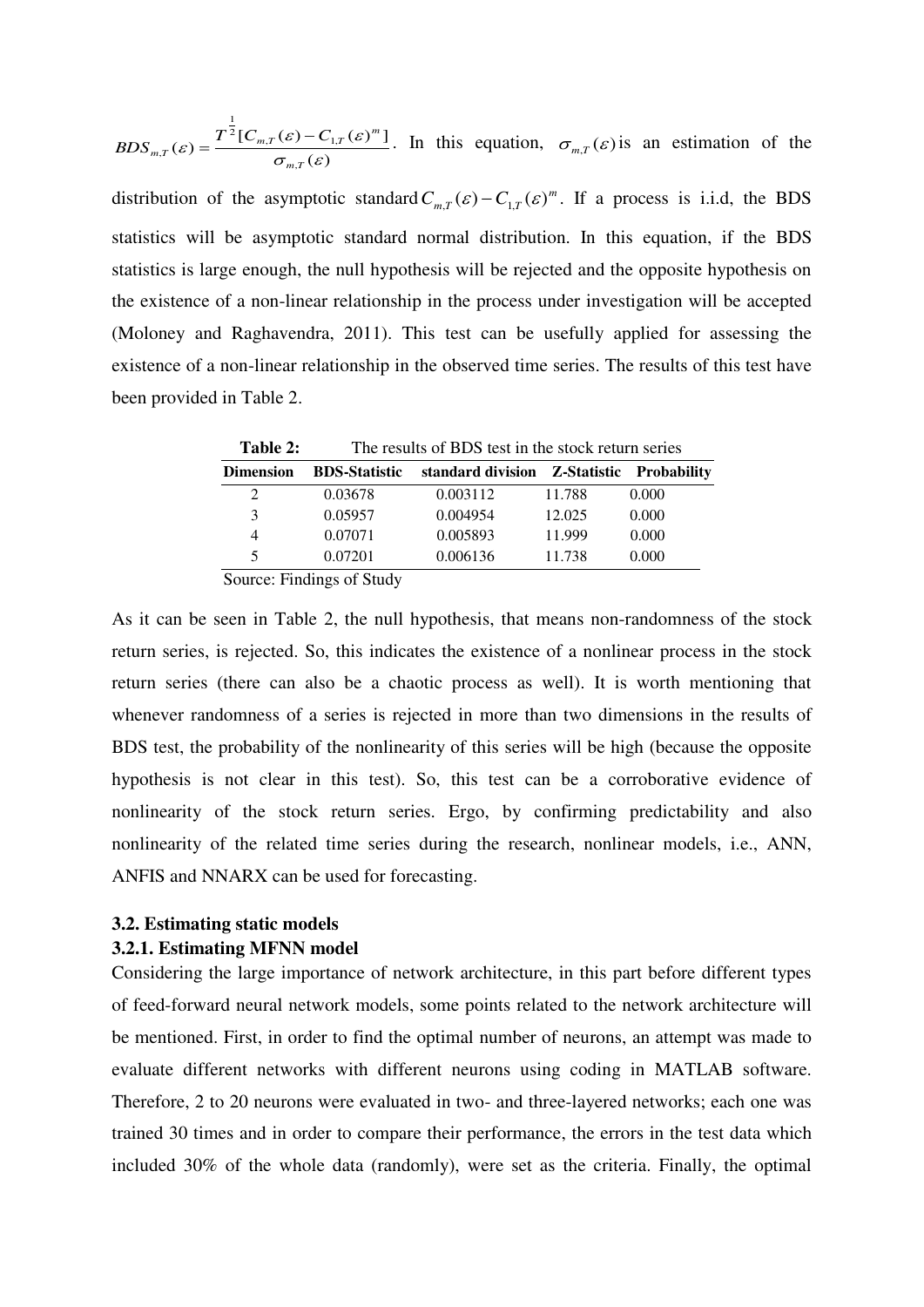number of neurons was found to be 8 and the optimal number of layers was determined to be 2. Furthermore, from among different algorithms, Traincgp had the best performance.

Another point to be mentioned after designing the network is the use of 5 lags of the dependent variable and also a dummy variable (the criterion for selecting them was the abnormal shocks to the time series under investigation in a way that the shocks greater than 3 standard deviations were regarded as the abnormal shocks) were considered as the input variables to the model. Based on this structure, the related variable was forecasted (see Table 3 for the results).

| <b>Rows</b>                | <b>Models</b>            | MSE             | <b>RMSE</b>     |
|----------------------------|--------------------------|-----------------|-----------------|
|                            | MFNN (51agofdIted)       | $2.63*10^{(-)}$ | $5.13*10^{(-)}$ |
|                            | MFNN (5lagofdlted&DUMMY) | 1.94*10^-5      | $4.41*10-3$     |
| Conneal Eindings of Conder |                          |                 |                 |

Table 4. Estimation of different MFNN models

Source: Findings of Study

As shown in Table 3, the results of these models are indicative of a desirable performance in terms of having fewer forecasting errors considering the dummy variables.

## **3.2.2. Estimating ANFIS model**

The modeling method used in ANFIS is similar to other system-recognizing techniques. In the first stage, a parametric system is considered as the assumption and then input and output data are collected in the form which is applicable in ANFIS. Then this model can be used for training the FIS model. Generally, this kind of modeling has a suitable performance when the data applied to ANFIS for training the membership function parameters include all the features of the FIS model.

Adaptive Neuro-Fuzzy Inference System has a similar performance to neural networks. Due to characteristics of this system, first the data must be converted to its fuzzy form or normalized and then the fuzzificated data are reread into the ANFIS toolbox and finally based on the different FIS functions (including psigmf, dsigmf, pimf, gauss2mf, gaussmf, gbellmf, trapmf and trimf), the best function will be selected.

For selecting the type of FIS function in the ANFIS model, the following procedure was followed. Due to the large volume of the data, each function was executed for 50 inputs (which have been selected randomly) and the real values and output values of the network will be obtained. Then the errors related to each function were calculated and finally the best Fuzzy Inferencing System (FIS) was selected. The results were indicative of the fact that, in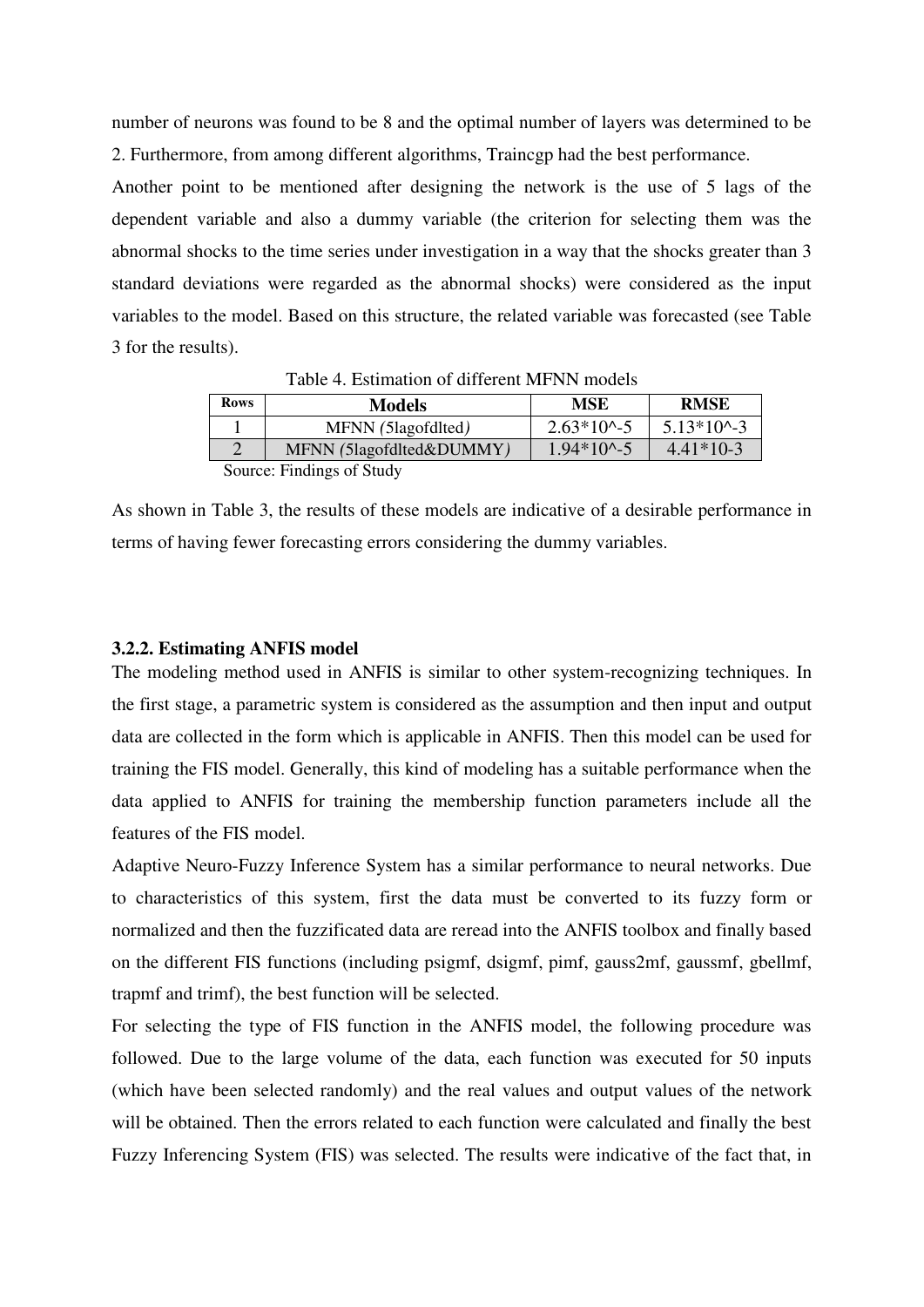the present study, two Gaussian FIS functions (gaussmf and gauss2mf) have the least number of errors and consequently the highest level of accuracy (gaussmf showed a better (though not significant) performance). After selecting the best FIS function, the optimal network estimated (trained) and obtained the output values of the system (the simulated values or outof-sample forecasting). Therefore, based on the gaussmf fuzzy inferencing system, the number of forecasting errors of the fuzzy neural network will be estimated in out-of-sample forecasting of the stock return series in two different AFFIS models, one having five lags of the dependent variable and the other having five lags as well as the dummy variable which includes the structural breaks in the stock return series during the period under investigation (see Table 4 for the results).

Table 4. Estimation of Forecasting Criteria by Using ANFIS

|                           | <b>Rows</b> | <b>Models</b>                | <b>MSE</b>      | <b>RMSE</b>     |
|---------------------------|-------------|------------------------------|-----------------|-----------------|
|                           |             | ANFIS (51agofd1ted)          | $2.01*10^{(-)}$ | $4.48*10^{(-)}$ |
|                           |             | ANFIS (5 lag of dited & DUM) | $1.47*10^{(-)}$ | $3.83*10^{(-)}$ |
| Source: Findings of Study |             |                              |                 |                 |

As shown in Table 4, the results of the fuzzy neural network with the input data of five lags and the dummy variable, are more desirable in terms of the fewer forecasting errors compared to models with five lags of dependent variable (it should be noted that considering the fact that the validation data are not considered in the fuzzy neural networks, this value was set as zero in other models and for testing the performance of different models, the test data were only used).

# **3.3. Estimation of dynamic model**

As mentioned, the first step in modeling nonlinear models based on neural networks is "network architecture". Therefore, before comparing different NNAR and NNARX models, the architecture of dynamic neural network should be explained.

| Value                | Design factor                            |  |
|----------------------|------------------------------------------|--|
| NNAR & NNARX         | Network type                             |  |
| 10                   | Number of neurons in first hidden layer  |  |
|                      | Number of neurons in second hidden layer |  |
| Feed-Forward Network | Preprocessing function                   |  |
|                      | Conversion function of layer             |  |

**Table**.5. Network Architecture

 $\overline{a}$ 

<sup>2</sup> Levenberg-Marquardt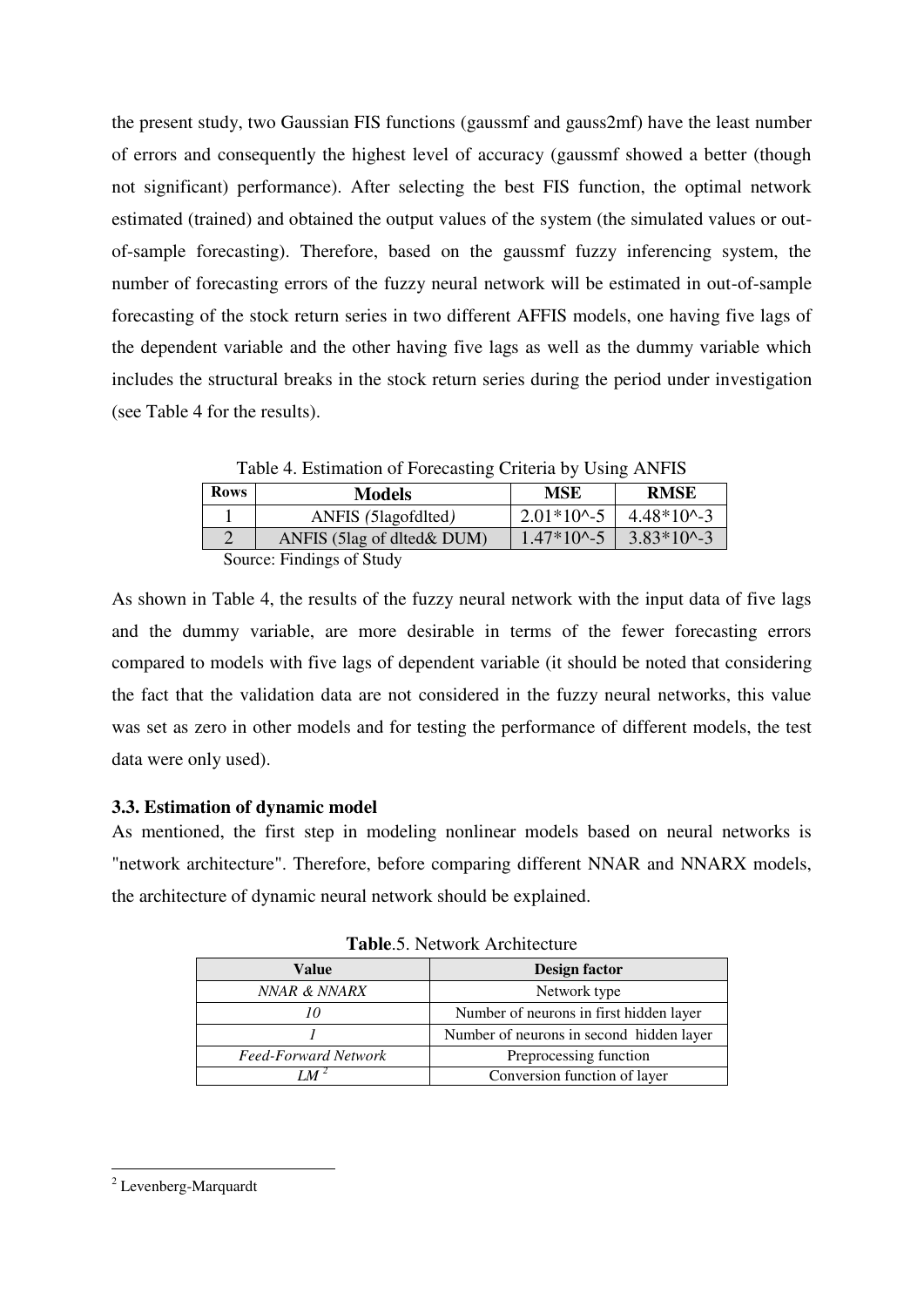Based on the network architecture that was defined in Table4, estimation and comparison of different NNARX models are offered .As in the previous models, a dummy variable has been used as the input variable.

| <b>Rows</b>    | <b>Models</b>        | <b>MSE</b>             | <b>RMSE</b>            |
|----------------|----------------------|------------------------|------------------------|
| 1              | NNARX(1)             | $5.31*10(6-5)$         | $7.29*10(4.3)$         |
| 2              | NNARX(2)             | $5.03*10^{\circ}$ (-5) | $7.09*10(4.3)$         |
| 3              | NNARX(3)             | $4.72*10(6-5)$         | $6.87*10(4.3)$         |
| $\overline{4}$ | NNARX(4)             | $4.32*10(6-5)$         | $6.57*10(4.3)$         |
| 5              | NNARX(5)             | $4.16*10(6-5)$         | $6.45*10(4.3)$         |
| 6              | NNARX $(6)$          | $4.36*10(6-5)$         | $6.60*10^{\circ}$ (-3) |
| 7              | NNARX (7)            | 4.89*10 $($ -5)        | $6.99*10(4.3)$         |
| 8              | NNARX (8)            | $5.54*10(6-5)$         | $7.44*10( -3)$         |
| 9              | NNARX <sub>(9)</sub> | $5.97*10(6-5)$         | $7.73*10( -3)$         |
| 10             | NNARX(10)            | $6.38*10^{\circ}$ (-5) | $7.98*10(4.3)$         |
| 11             | NNARX(15)            | $7.83*10(6-5)$         | $8.85*10(4.3)$         |
| 12             | NNARX (20)           | $8.26*10(6-5)$         | $9.09*10(4.3)$         |
| 13             | NNARX (30)           | $11.71*10( -5)$        | $1.08*10(4)$ (-2)      |

Table 6: Estimation of Forecasting Criteria by Using NNARX

Source: Findings of Study

As shown in Table 5, the NNARX(5) model (using ten lags of the stock return index and the dummy variable introduced) has had the best performance in comparison with other models based on the MSE, and RMSE criteria.

# **3.4. Comparing the performance of models in accuracy of forecasts**

In general, MSE and RM**S**E are the most commonly used criteria for comparing different models in accurate forecasting of the results. In many studies, the RMSE criterion used as a measure of fitting accuracy of models and includes all the features of the MSE criteria including taking into consideration the outlier data and comparing the accuracy of models as well as showing the error differences because it is the square root of MSE (Swanson et al, 2011).

| <b>Rows</b>                                | <b>Models</b>                  | <b>MSE</b>      | <b>RMSE</b>     |  |
|--------------------------------------------|--------------------------------|-----------------|-----------------|--|
|                                            | MFNN (51agofdlted&DUMMY)       | $1.94*10^{(-)}$ | $4.41*10-3$     |  |
|                                            | ANFIS (5lag of dited $\&$ DUM) | $1.47*10^{(-)}$ | $3.83*10^{(-)}$ |  |
|                                            | NNARX(5)                       | $4.16*10(6-5)$  | $6.45*10(4.3)$  |  |
| $\sim$ $\Gamma$ $\Gamma$ $\Omega$ $\Gamma$ |                                |                 |                 |  |

**Table 7:** The results of comparison of the models

Source: Findings of Study

Therefore, on the basis of the mentioned criteria, we will compare the accuracy performance of the models used in this study. The results of comparison have been presented in Table 7. As shown in Table 7, ANFIS static neural network model has fewer forecasting errors in comparison with the dynamic neural network model, i.e., NNARX(5). However, both models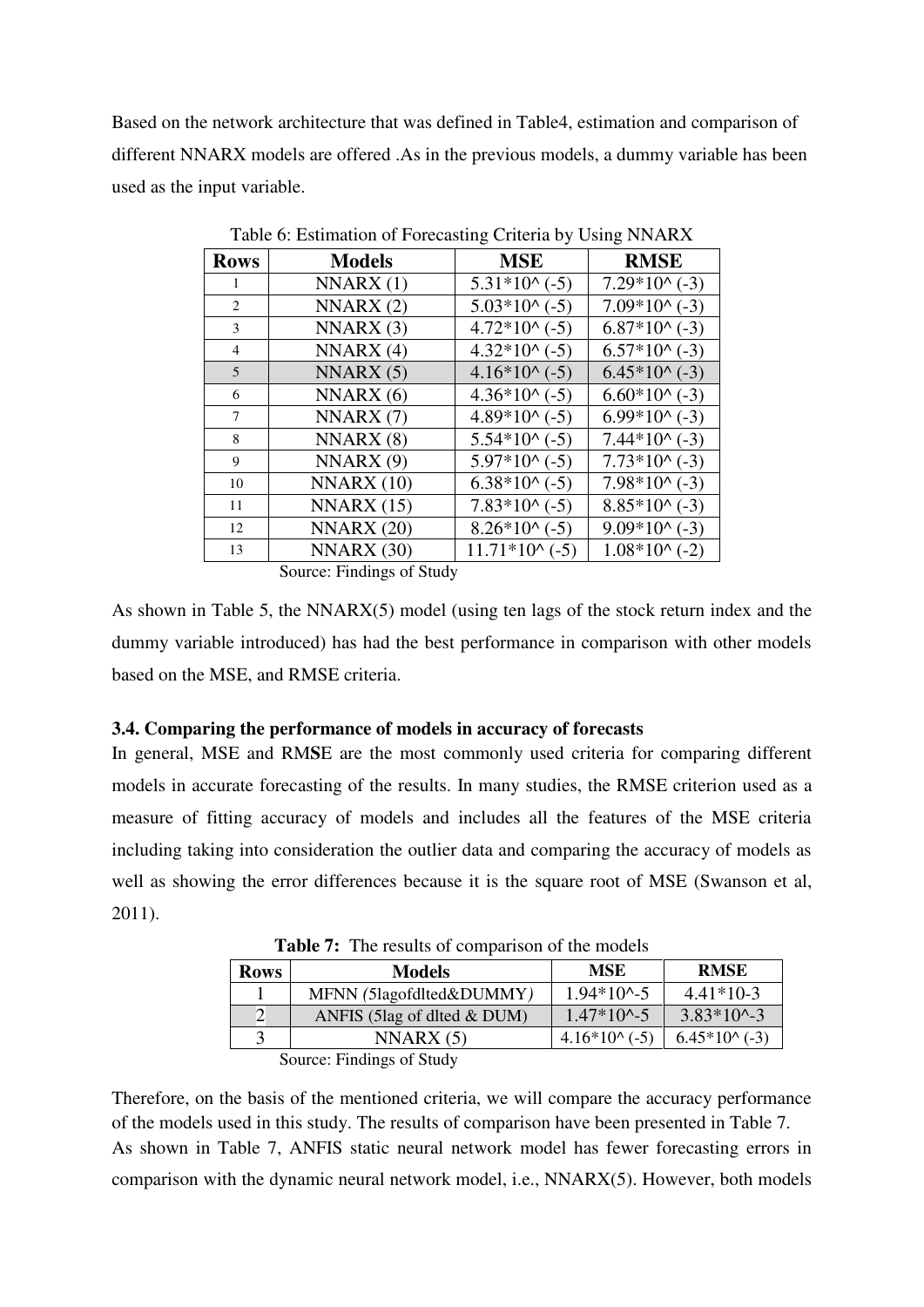have more acceptable performances than MFNN model in forecasting the return of Tehran Stock Exchange index.

## **4. Conclusions**

Basically, one of the most important economic theories in the field of financial markets is related to the unpredictability of the changes in the price index of the stock market which is known as random walk hypothesis. Forecasting models which have been developed for the stock prices are, in fact, a challenge against this hypothesis and attempt to show that the future trend of prices can be forecasted with an acceptable number of errors despite the complications involved in the price movements. One of these models is the static and dynamic nonlinear neural network models. These models have been rather successful in forecasting the variables that have a very complicated process.

In this study, the dynamic neural network autoregressive model and also static fuzzy neural network models (ANFIS) and multi-layer feed-forward neural network model (MFNN) were used for forecasting the return of Tehran Stock Exchange index. The results presented in Table 8 show that ANFIS model has made a more accurate forecast of stock return series. After this model, NNARX and MFNN had a better performance in forecasting this variable respectively. These results were not unexpected because the results of previous studies (e.g., Mukerji et al, 2009; Dorum et al, 2010; [Kamali](http://link.springer.com/search?facet-author=%22R.+Kamali%22) and [Binesh,](http://link.springer.com/search?facet-author=%22A.+R.+Binesh%22) 2013) had also shown the superiority of this model (ANFIS).

It should be noted that staticity of ANFIS and MFNN models and also dynamicity of NNAR and NNARX models are due to the inherent features of these models and on this basis, in this study we compared the performance of these models in forecasting TSE. In other words, the method of analysis used in this study univariable (technical) analysis. Therefore, it can be suggested that in future studies this method can be used in forecasting other economic variables (such as gold price, oil price, exchange rate, etc.) as well as in multivariable (fundamental) analysis.

Finally, the ANFIS neural network method can be introduced to policy-makers and macroeconomic decision makers as an appropriate method for making more accurate forecasts and also to investors to help them make profits by assisting them in making good investment decisions via more efficient forecasts made by this model.

#### **References:**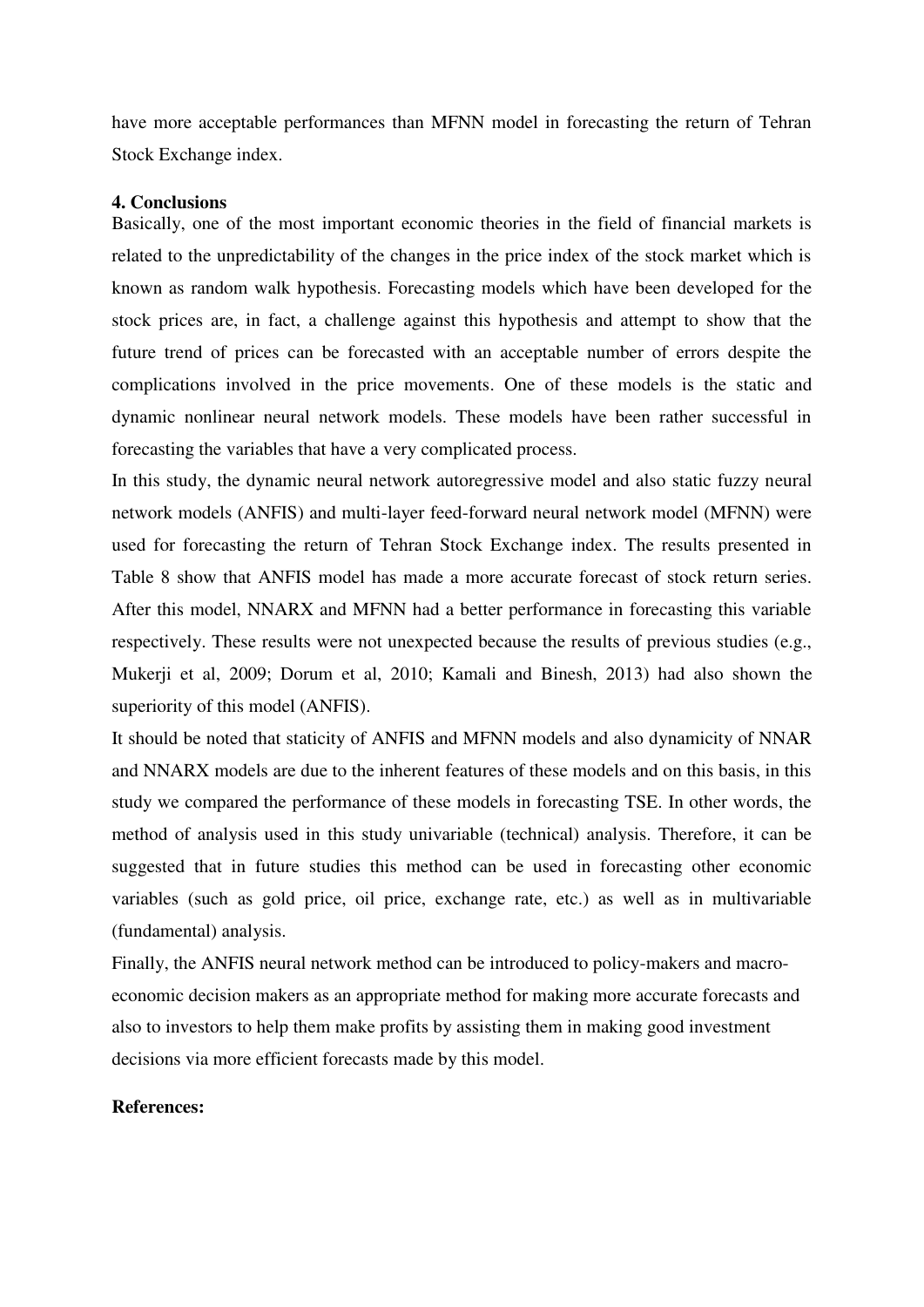Abhyankar, A.H., Copeland, L.S., Wong, W. (1995). Uncovering Nonlinear Dynamics Structure in Real-Time Stock Market Indexes. *Journal of Business and Economic Statistics* 15(1), PP. 1-14.

Aladag, H.A., Egrioglu, E., Kadilar, C. (2009). [Forecasting Nonlinear Time Series with a](http://www.sciencedirect.com/science/article/pii/S0893965909001475)  [Hybrid Methodology.](http://www.sciencedirect.com/science/article/pii/S0893965909001475) *Applied Mathematic Letters*, 22, PP. 1467-147.

Al-Khazali, O.M., Pyun, C.S., Kim, D. (2012). Are Exchange Rate Movements Predictable in Asia-Pacific Markets? Evidence of Random Walk and Martingale Difference Processes, *International Review of Economics and Finance* 21(1), PP. 221–231.

Bley, J. (2011). Are GCC Stock Markets Predictable?. *Emerging Markets Review* 12(3), PP. 217–237.

Briatka, L. (2006). How Big is Big Enough? Justifying Results of the i.i.d Test Based on the Correlation Integral in the Non-Normal World. *Working Paper Series,* Charles University, *ISSN*. 1211-3298, 308, PP. 1-34.

Brock, W.A., Dechert, W.D., Sheinkman, J.A. (1987). A Test of Independence Based on the Correlation Dimension. *Working paper*, University of Wisconsin at Madison, University of Houston, and University of Chicago, 8702, PP. 1-38.

Chiang, Y. M., Chang, L. Ch., Chang, F.J. (2004). [Comparison of static-feedforward and](http://www.sciencedirect.com/science/article/pii/S0022169403005043)  [dynamic-feedback neural networks for rainfall](http://www.sciencedirect.com/science/article/pii/S0022169403005043)–runoff modeling. *Journal of Hydrology*, 290(3–4), PP. 297-311.

Colombage, S. (2009). [Financial Markets and Economic Performances: Empirical Evidence](http://www.sciencedirect.com/science/article/pii/S0275531908000603)  [from Five Industrialized Economies.](http://www.sciencedirect.com/science/article/pii/S0275531908000603) *Research in International Business and Finance* 23(3), PP.339-348.

Cootner, H. (1964). [The random character of stock market prices.](http://books.google.com/?id=7XGvQgAACAAJ) *M.I.T. Press,*  [Massachusetts.](http://en.wikipedia.org/wiki/Cambridge,_Massachusetts)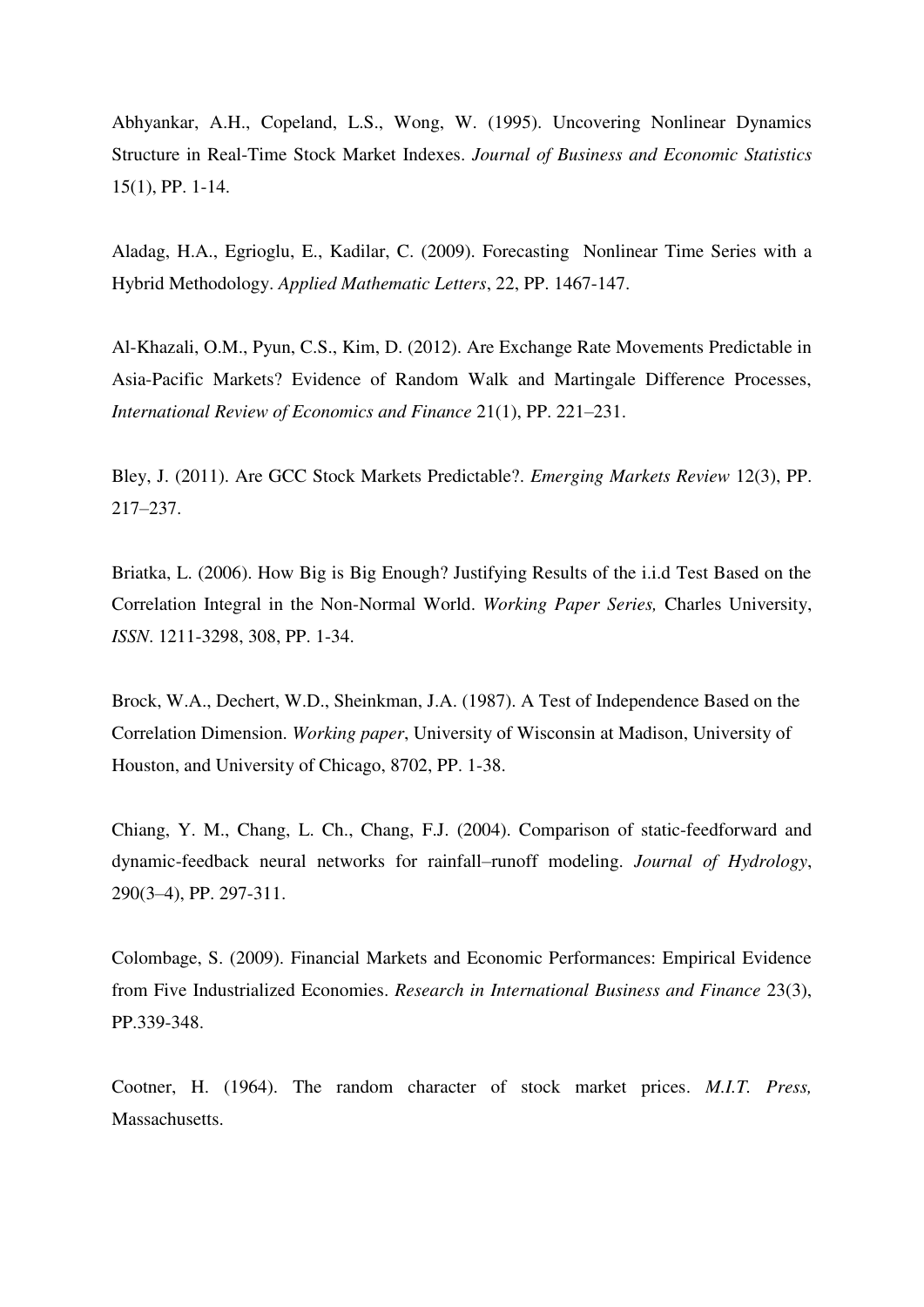Cox, J.E., Loomis, D.G. (2006). [Improving Forecasting through Textbooks-A 25 Year](http://www.sciencedirect.com/science/article/pii/S0169207005001299)  [Review.](http://www.sciencedirect.com/science/article/pii/S0169207005001299) *International Journal of Forecasting* 22(3), PP. 617-624.

Cybenko, G. (1989). [Approximations by superpositions of sigmoidal functions.](http://actcomm.dartmouth.edu/gvc/papers/approx_by_superposition.pdf) *[Mathematics](http://en.wikipedia.org/wiki/Mathematics_of_Control,_Signals,_and_Systems)  [of Control, Signals, and Systems](http://en.wikipedia.org/wiki/Mathematics_of_Control,_Signals,_and_Systems)* 2(4), PP. 303-314.

Dase, R.K., Pawar, D.D. (2010). Application of Artificial Neural Network for stock Market Predictions: A review of literature. *International Journal of Machine Intelligence* 2(2), pp.14- 17.

Deng, [J.](http://www.sciencedirect.com/science/article/pii/S0952197612000991) (2013). Dynamic Neural Networks with Hybrid Structures for Nonlinear System Identification. *Engineering Applications of Artificial Intelligence* 26 (1), PP. 281–292.

Dorum, A., Yarar, A. Sevimli, M. F. Onüçyildiz, M. (2010). Modelling the rainfall-runoff data of susurluk basin, *Expert Systems with Applications* 37(9), PP. 6587-6593.

Funahashi, [K. I.](http://www.sciencedirect.com/science/article/pii/0893608089900038) (1989). On the Approximate Realization of Continuous Mappings by Neural Networks. *[Neural Networks](http://www.sciencedirect.com/science/journal/08936080)* [2\(3\)](http://www.sciencedirect.com/science/journal/08936080/2/3), PP. 183–192.

Gallant A.R. White, H. (1992). On Learning the Derivatives of an Unknown Mapping with Multilayer Feedforward Networks. *Neural Networks* 5, PP. 129-138.

Georgescu, V. Dinucă, E. C. (2011). Evidence of Improvement in Neural-Network Based Predictability of Stock Market Indexes through Co-movement Entries. Recent Advances in Applied & Biomedical Informatics and Computational Engineering in Systems Applications, *11th WSEAS International Conference on Applied Informatics and Communications,* Florence, Italy, PP.412-417.

Ghiassi, M., Zimbra, D. K. Saidane, H. (2006). Medium term system load forecasting with a dynamic artificial neural network model. *Electric Power Systems Research* 76(5), PP. 302- 316.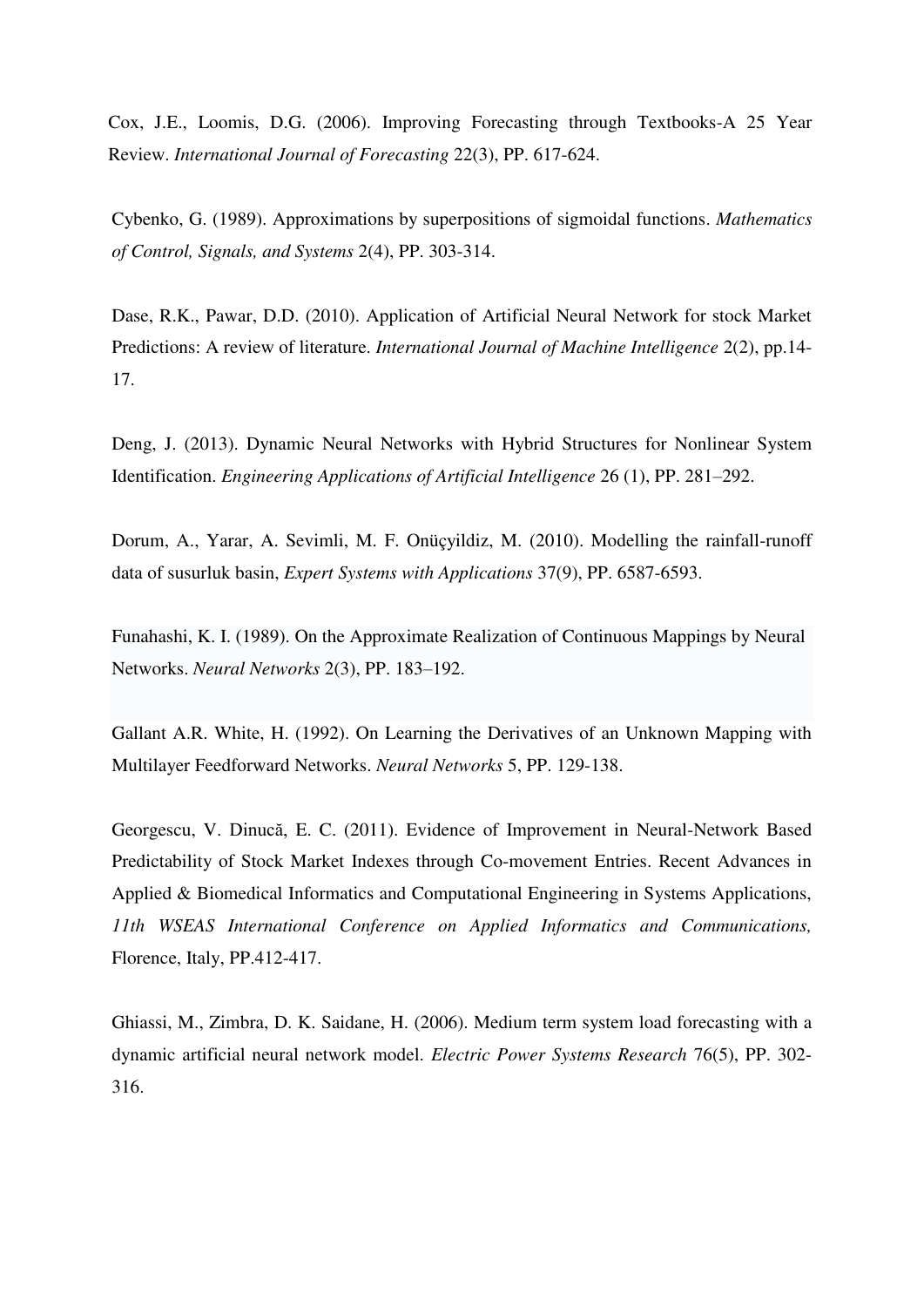Giovanis, E. (2010). [Application of Feed-Forward Neural Networks Autoregressive model](https://www.google.com/url?sa=t&rct=j&q=&esrc=s&source=web&cd=6&cad=rja&ved=0CGsQFjAF&url=https%3A%2F%2Fwww.waset.org%2Fjournals%2Fwaset%2Fv40%2Fv40-121.pdf&ei=FhDfUJa9IYaA2gXv9IGQDw&usg=AFQjCNH7Hf1fxumJX2qL3lvmQ7go3upjsg&sig2=usZ_PUkvXT8Y8dTYrqcOdg&bvm=bv.1355534169,d.b2I)  [with Genetic Algorithm in Gross Domestic Product Prediction,](https://www.google.com/url?sa=t&rct=j&q=&esrc=s&source=web&cd=6&cad=rja&ved=0CGsQFjAF&url=https%3A%2F%2Fwww.waset.org%2Fjournals%2Fwaset%2Fv40%2Fv40-121.pdf&ei=FhDfUJa9IYaA2gXv9IGQDw&usg=AFQjCNH7Hf1fxumJX2qL3lvmQ7go3upjsg&sig2=usZ_PUkvXT8Y8dTYrqcOdg&bvm=bv.1355534169,d.b2I) *World Academy of Science, Engineering and Technology 64. pp. 638-664.*

Granger, C.W.J., Timmermann, A. (2004). Efficient market hypothesis and forecasting. *International Journal of Forecasting 20(1)*, PP. 15–27.

Guresen, E., Kayakutlu, G., Daim, U. T. (2011). Using Artificial Neural Network Models in Stock Market Index Prediction. *Expert Systems with Applications* 38(8), PP. 10389-10397.

Hornik, K., Stinchcombe, M., White, H. (1990). Universal Approximation of an Unknown Mapping and its Derivatives Using Multilayer Feedforward Networks, *Neural Networks* 3(5), PP. 551-560.

Hou, k., Moskowitz, T.J. (2005). Market Frictions, Price Delay and the Cross-Section of Expected Returns, *Review of Financial Studies* 18(3), pp. 981- 1020.

Mantri, J. K., Gahan, P., Nayak, B.B. (2010). Artificial neural networks- An application to stock market volatility. *International Journal of Engineering Science and Technology* 2(5), pp 1451-1460.

[Kamali,](http://link.springer.com/search?facet-author=%22R.+Kamali%22) R., Binesh, A. [R. \(](http://link.springer.com/search?facet-author=%22A.+R.+Binesh%22)2013). A comparison of neural networks and adaptive neuro-fuzzy inference systems for the prediction of water diffusion through carbon nanotubes. *[Microfluidics and Nanofluidics](http://link.springer.com/journal/10404)* 14(3-4), PP. 575-581.

Krose, B., Smagt, P. (1996). An introduction to neural network. *The University of Amsterdam. Eighth edition.*

Lee, T.H., White, H., Granger, C.W.J. (1992). Testing for Neglected Nonlinearity in Time-Series Models: A Comparison of Neural Network Methods and Standard Tests. *Journal of Econometrics* 56(3), PP. 269-290.

Levenberg, K. (1944). A Method for the Solution of Certain Nonlinear Problems in Least Squares. *Quart Applied Mathematics* 2, pp. 164-168.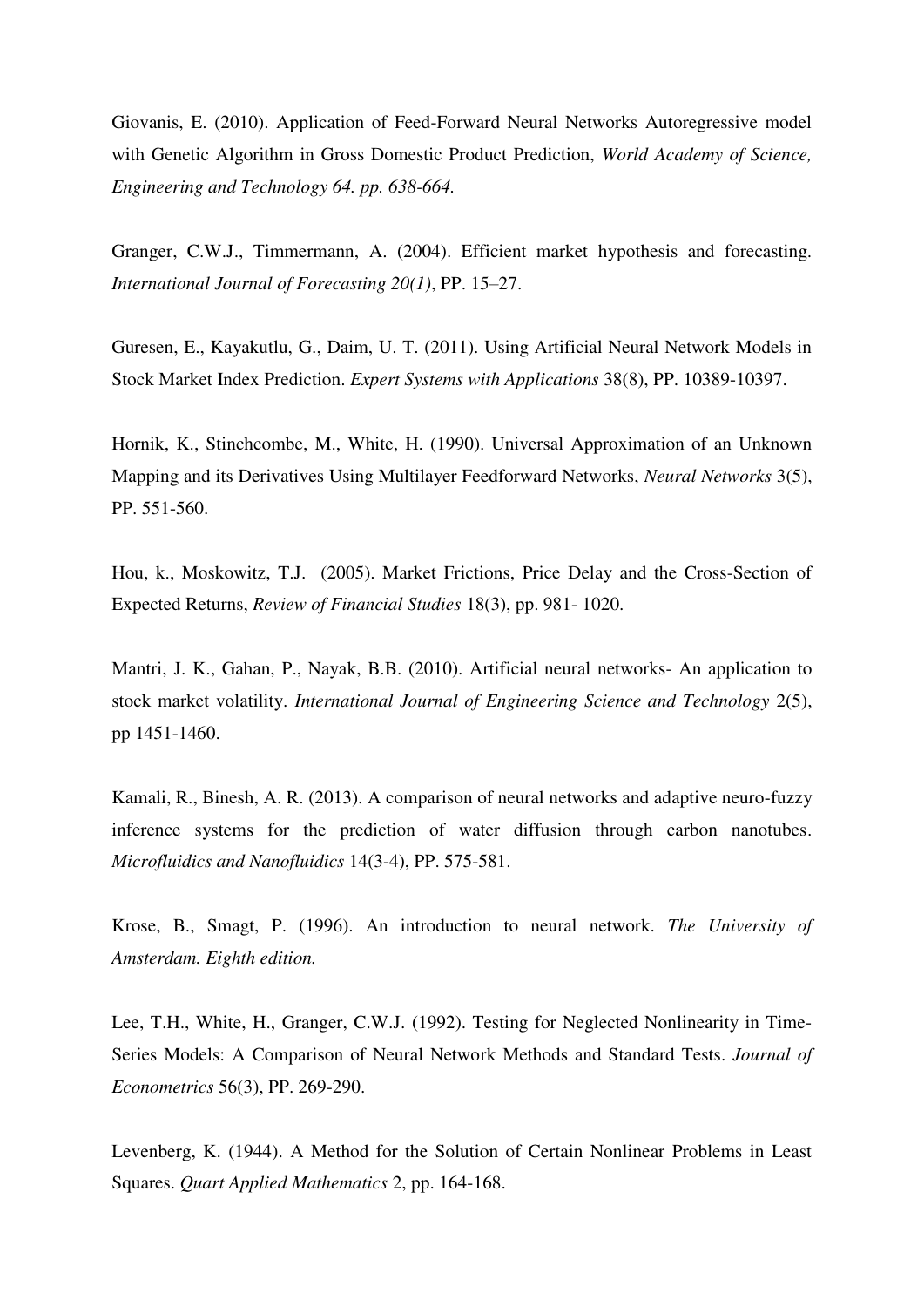Li F., Liu, C. (2009). Application Study of BP Neural Network on Stock Market Prediction. *Ninth International Conference on Hybrid Intelligent Systems 3*, pp: 174-178, IEEE.

Lo, A. W., MacKinlay, C. (1988). The Size and Power of the Variance Ratio Tests in Finite Samples: A Monte Carlo Investigation. *Journal of Econometrics* 40, pp. 203-238.

Lotfi, A. Z. (1965). Fuzzy sets. *Information and Control* 8(3), PP. 338–353.

Lotfi, A. Z. (1965). Fuzzy sets and systems. In: Fox J, editor. System Theory. Brooklyn, NY: *Polytechnic Press*, PP. 29–39.

Marquardt, D. W. (1963). An Algorithm for Least Squares Estimation of Nonlinear Parameters. *Journal Society Industrial Applied Mathematics* 11(2), pp. 431-441.

Matkovskyy, R. (2012). Forecasting the Index of Financial Safety (IFS) of South Africa using neural networks, MPRA Paper 42153, University Library of Munich, Germany.

McClelland, J.L., Rumelhart, D.E., Hinton, G.E. (1986). The appeal of parallel distributed processing. *In Parallel Distributed Processing: Foundations* 1, pp.3-44.

Mehrara, M., Moeini, A., Ahrari, M. Ghafari, A. (2010). Using Technical Analysis with Neural Network for Prediction Stock Price Index in Tehran Stock Exchange. *Middle Eastern Finance and Economics* 6(6), *PP. 50-61.*

Melin, P., Soto, J., Castillo, O., Soria, J. (2012). [A new approach for time series prediction](http://www.sciencedirect.com/science/article/pii/S0957417411013492)  [using ensembles of ANFIS models.](http://www.sciencedirect.com/science/article/pii/S0957417411013492) *Expert Systems with Applications* 39(3), PP. 3494-3506.

Moloney, K., Raghavendra, S. (2011). Testing for Nonlinear Dependence in the Credit Default Swap Market, *Economics Research International, Article ID* 708704, PP. 1-11.

Mukerji, A., Chatterjee, C., Raghuwanshi, N.S. (2009). Flood Forecasting Using ANN, Neuro-Fuzzy, and Neuro-GA Models. [Journal of Hydrologic Engineering,](http://cedb.asce.org/cgi/WWWdisplay.cgi?168573) 14(6), PP. 647- 652.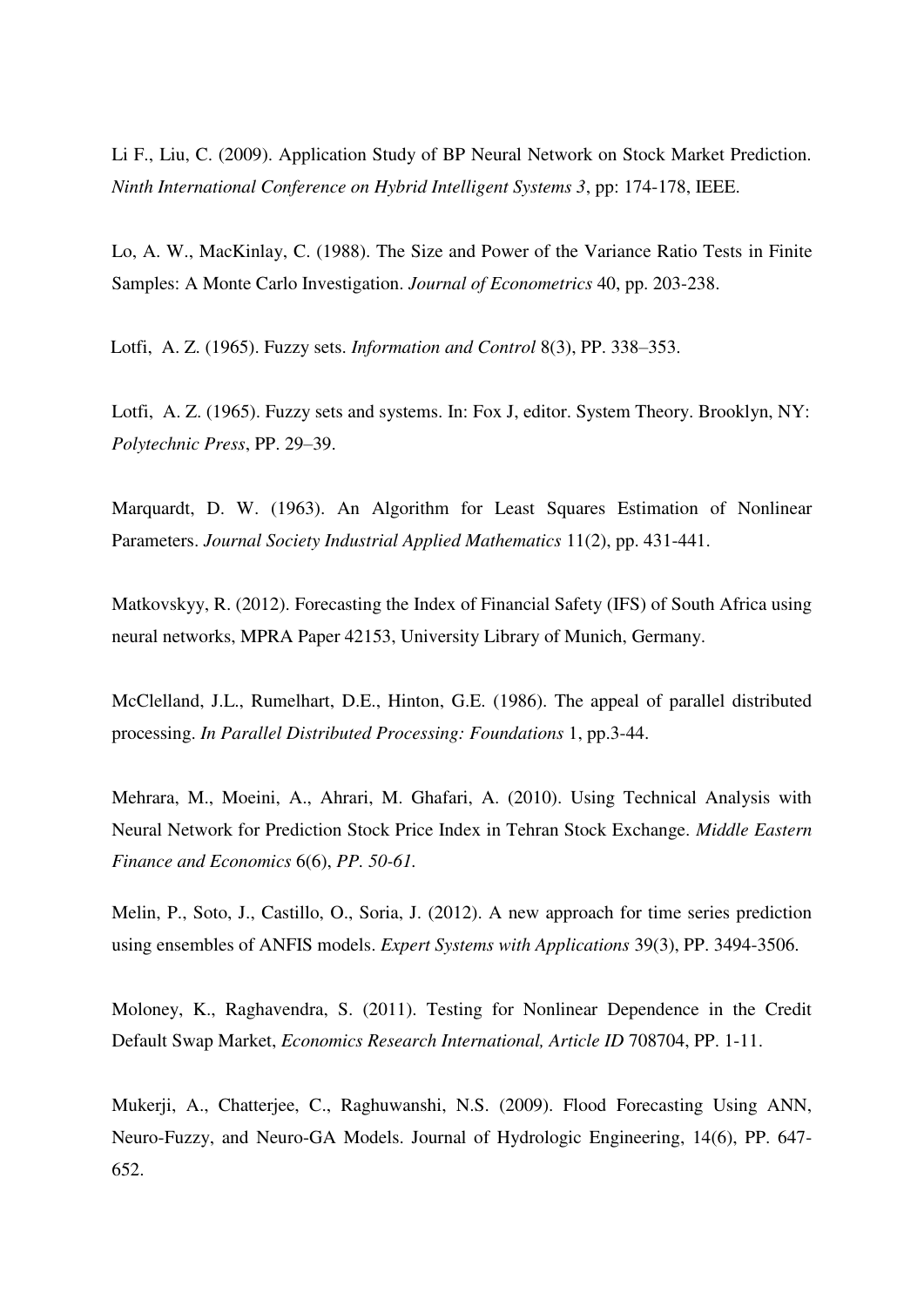Nielsen, H. (1987). Kolomogorr's Mapping Neural Network Existence Theorem, *In IEEE First Annual International Conference on Neural Networks* 3, PP. 11-14.

Olmedo, E. (2011). Is there chaos in the Spanish labour market?.*Chaos, Solitons & Fractals* 44(12), PP.1045-1053.

Charkha, P. R. (2008). Stock Price Prediction and Trend Prediction using Neural Networks. *First International Conference on Emerging Trends in Engineering and Technology*, pp: 592-594, IEEE.

Ripley, B.D. (1996). Pattern Recognition and Neural Networks, *Cambridge University Press*.

Rosenblatt, F. (1961). Principles of Neurodynamics: perceptrons and the theory of brain mechanisms. *Spartan Press,* Washington.

Sahin, S., Tolu, M.R., Hassanpour, R. (2012). [Hybrid expert systems: A survey of current](http://www.sciencedirect.com/science/article/pii/S0957417411012619)  [approaches and applications.](http://www.sciencedirect.com/science/article/pii/S0957417411012619) *Expert Systems with Applications* 39(4), PP. 4609-4617.

Scheinkman, J., Lebaron, B. (1989). Nonlinear dynamics and stock returns. *Journal of business* 62(3), PP. 311-337.

Sheta, [A. F.,](http://www.sciencedirect.com/science/article/pii/S002002550100086X) Jong, K. D. [\(2001\). Time-series forecasting using GA-tuned radial basis](http://www.sciencedirect.com/science/article/pii/S002002550100086X)  functions. *[Information Sciences](http://www.sciencedirect.com/science/article/pii/S002002550100086X)* [133\(3](http://www.sciencedirect.com/science/journal/00200255/133/3)–4), PP. 221–228.

[Soni, S. \(2011\). Applications of ANNs in Stock Market Prediction: A Survey.](http://www.sciencedirect.com/science/article/pii/S002002550100086X) *International [Journal of Computer Science & Engineering Technology](http://www.sciencedirect.com/science/article/pii/S002002550100086X)* 2(3), pp. 71-83.

[Stinchcombe M., White, H. \(1992\). Using Feedforward Networks to Distinguish Multivariate](http://www.sciencedirect.com/science/article/pii/S002002550100086X)  Populations. *[Proceedings of the International Joint Conference on Neural Networks](http://www.sciencedirect.com/science/article/pii/S002002550100086X)* 1*, [pp.788-793.](http://www.sciencedirect.com/science/article/pii/S002002550100086X)*

Taskaya-Temizel, T., Casey, M.C. (2005). A Comparative Study of Autoregressive Neural Network Hybrids. Neural Networks 18(5-6), PP. 781-789.